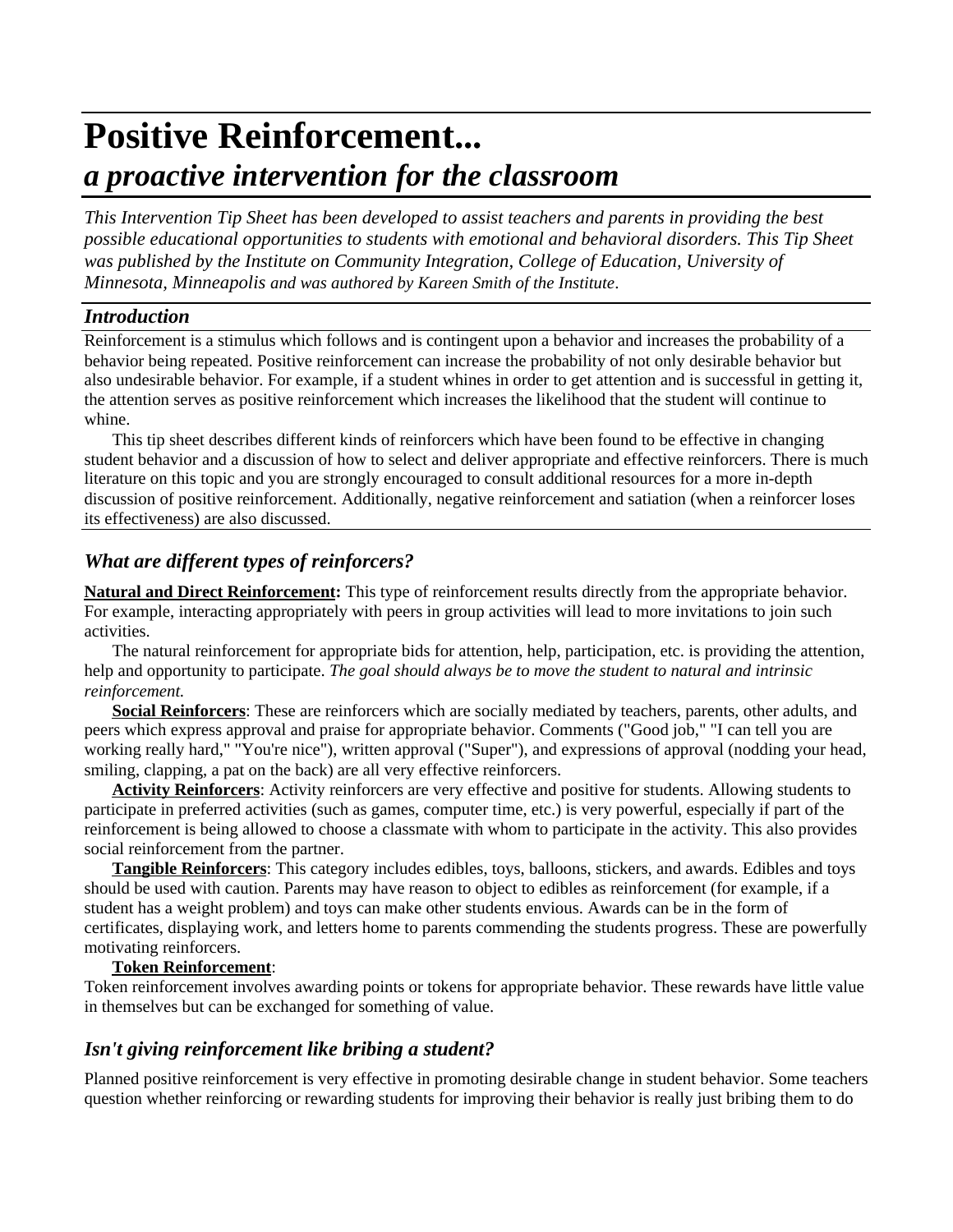what is desired. This is not the case. A bribe is something which is unacceptable or inappropriate (and illegal). Reinforcement is given to *bring about desirable change and to teach students to take responsibility for behavior*. Your paycheck is reinforcement for doing your job and commendations and bonuses are reinforcements for going above and beyond expectations. Without these reinforcements, how likely is it that you would exhibit the appropriate behavior of showing up at work each day?

# *How should I choose a reinforcer?*

Reinforcers must be valued, preferred, and individualized. What may be extremely motivating for one student may be entirely useless for another. Use the following guidelines in choosing a reinforcer:

**Observe the student**: What kinds of activities does he or she seek out? What objects or events are presently serving to reinforce his or her behavior?

**Ask the student**: When designing a plan to modify behavior give the student a list of choices and ask what he or she would like to try to earn. For example, if setting up a token economy for work completed, let the student choose from a list of activities to find out which he or she is interested in earning.

**Monitor**: Periodically review by observation and discussion whether the reinforcer remains preferred or whether a new reinforcer is necessary.

**Evaluate**: Do a formal preference assessment.

# *How should reinforcement be delivered?*

In order to make positive reinforcement, an effective intervention use the following guidelines:

- 1. Reinforcement must be consistently delivered, according to a planned reinforcement schedule (see "Reinforcement Schedules"). If it is not, no connection will develop between appropriate behavior and the reinforcement and the behavior will not change.
- 2. Reinforcement must be delivered immediately. Students should know when they can expect reinforcement. If you wait until the end of the day to reinforce a student for remaining in her seat during second period, the effect of reinforcement is reduced if not lost. If it is impossible to deliver reinforcement immediately, verbal reinforcement should be given and the student should be told when he or she can expect to receive other reinforcement. In this way, a contingency between behavior and reinforcement will be strengthened or maintained.
- 3. Improvement should be reinforced. Do not wait until the student's behavior is perfect to deliver reinforcement. You should recognize improvement and let the student know that you recognize the effort.
- 4. Do not give reinforcement because you feel sorry for a student. If a student does not achieve the required criterion, delivering reinforcement will only teach the student that rewards are readily available regardless of behavior and may even lead to an escalation of the behavior. Rather, recognize that you know the student is disappointed but that they will have the opportunity to try again tomorrow. **Reinforcement must be contingent on behavior.**
- 5. Whenever possible, pair any reinforcement with social reinforcement. If your reinforcement plan is letting students participate in preferred activities, make sure to give some sort of social reinforcement, such as telling the student, "You really did an excellent job today. You should be really proud of yourself" or let the student choose another student for the activity.
- 6. Make sure that social reinforcers are not ambiguous. They should be sincere, clear, and identify the specific behavior for which they are being delivered.
- 7. Reinforcement should be age-appropriate. Expecting a high school student to change his behavior by rewarding him with stickers is likely to be ineffective and insulting to the student.